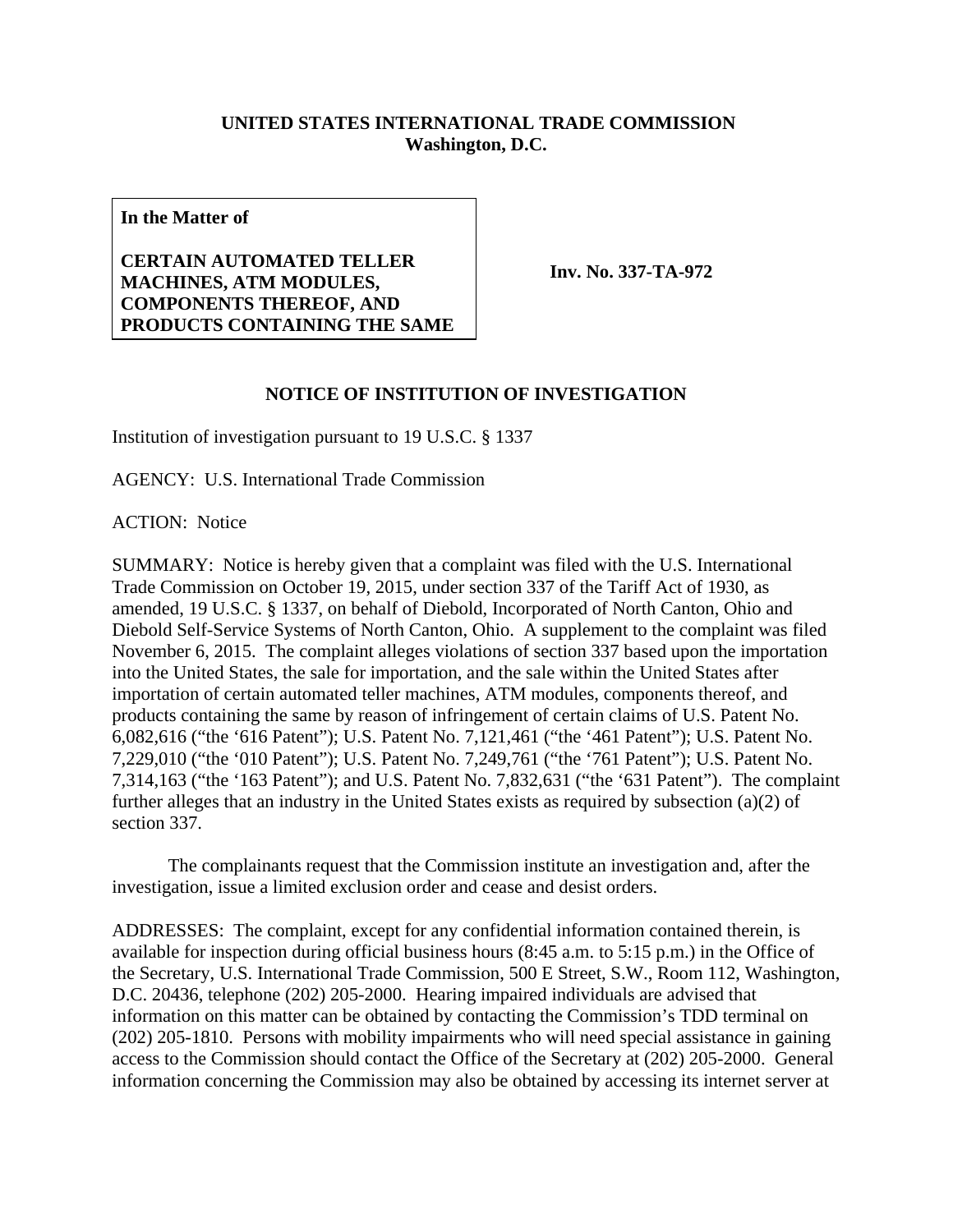http://www.usitc.gov. The public record for this investigation may be viewed on the Commission's electronic docket (EDIS) at http://edis.usitc.gov.

FOR FURTHER INFORMATION CONTACT: The Office of Docket Services, U.S. International Trade Commission, telephone (202) 205-1802.

AUTHORITY: The authority for institution of this investigation is contained in section 337 of the Tariff Act of 1930, as amended, and in section 210.10 of the Commission's Rules of Practice and Procedure, 19 C.F.R. § 210.10 (2015).

SCOPE OF INVESTIGATION: Having considered the complaint, the U.S. International Trade Commission, on November 16, 2015, ORDERED THAT –

 (1) Pursuant to subsection (b) of section 337 of the Tariff Act of 1930, as amended, an investigation be instituted to determine whether there is a violation of subsection  $(a)(1)(B)$  of section 337 in the importation into the United States, the sale for importation, or the sale within the United States after importation of certain automated teller machines, ATM modules, components thereof, and products containing the same by reason of infringement of one or more of claims 1, 2, 5-8, 10, 16-18, 20, 22, 23, 26, and 27 of the '616 patent; claims 1-8, 12-18, and 21-27 the '461 patent; claims 1-15, 18-20, 22-26, and 28-30 of the '010 patent; claims 1-4, 6, 14, 15, and 19 of the '761 patent; claims 1-5 and 13-24 of the '163 patent; and claims 1-8 and 12-20 of the '631 patent, and whether an industry in the United States exists as required by subsection  $(a)(2)$  of section 337;

 (2) For the purpose of the investigation so instituted, the following are hereby named as parties upon which this notice of investigation shall be served:

(a) The complainants are:

Diebold, Incorporated 5995 Mayfair Road North Canton, OH 44720

Diebold Self-Service Systems 5995 Mayfair Road North Canton, OH 44720

 (b) The respondents are the following entities alleged to be in violation of section 337, and are the parties upon which the complaint is to be served:

> Nautilus Hyosung Inc. 281 Gwangpyeong-ro Gangnam-gu Gu Seoul Republic of Korea